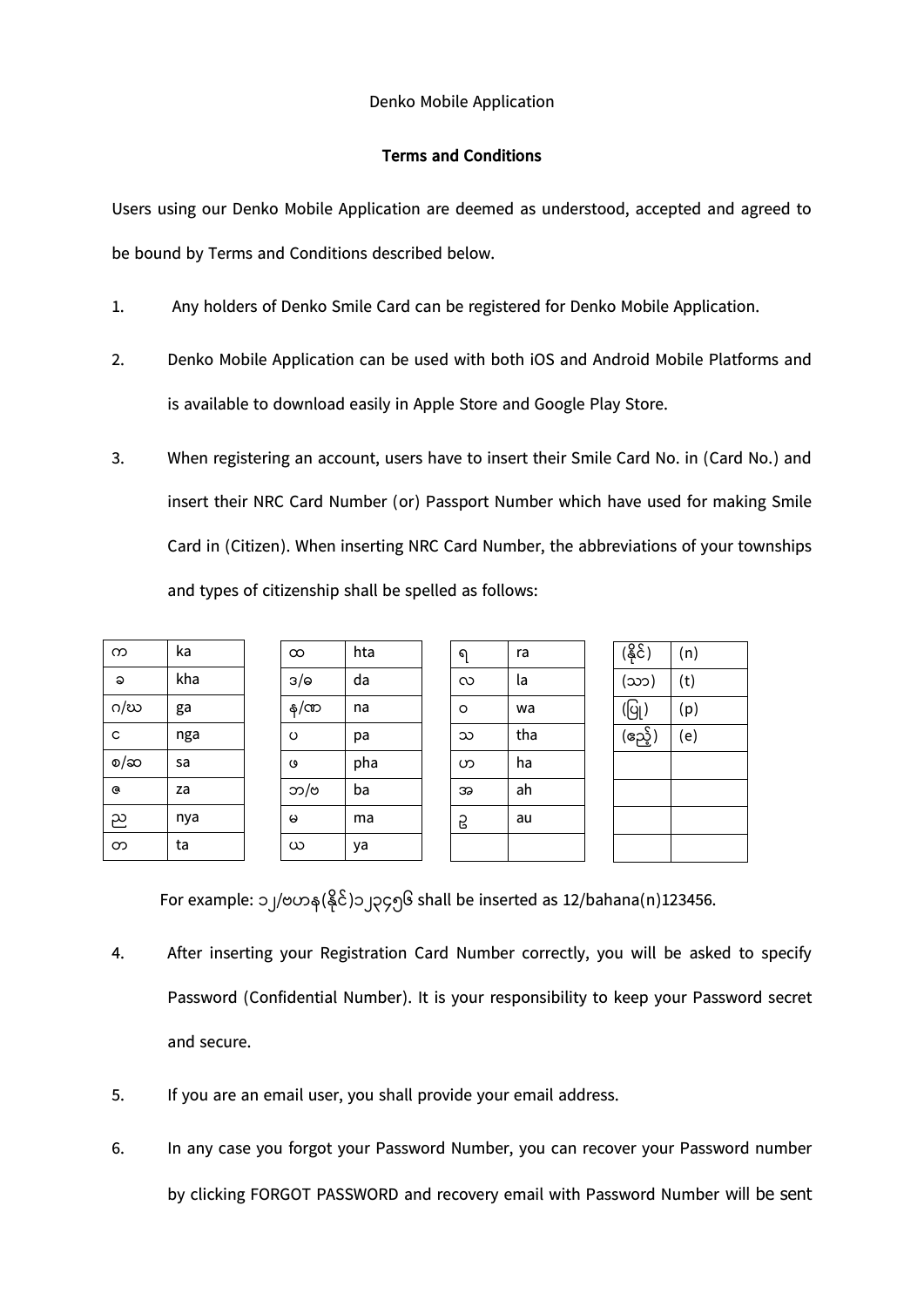to your email address. If you do not use an email, you can recover your Password Number by calling to Call Center. However, it is required to answer the questions asked by the Call Center correctly.

- 7. If any problems arise when registering to Mobile Apps despite of being correctly inserted an NRC Number, please call to the Call Center by telling your Card No and will be checked with the information provided at the time registration. However, it is required to answer the questions asked by the Call Center correctly.
- 8. By using Denko Mobile Apps, you will be able to check your previous Fuel Transactions, your reward points for fuel filling, and remaining balance if you have loaded Pre-Load funds in Smile Card.
- 9. However, collecting of points with cash down payment, buying fuel with Pre-Load Money and shopping at Denko Minimart, buying fuel by redeeming the points obtained and shopping at Denko Minimart.etc can only be carried out by providing Smile Card.
- 10. If you wish to do fuel filling and collecting of points only via Mobile Apps and do not want to hold Smile Card in hand, you can apply for New Mobile Member Card directly in Mobile Application.
- 11. When applying for New Mobile Member Card, you shall provide the required information such as Name, NRC Card Number (or) Passport Number, and correct Mobile Number. The purpose of asking such information is for approval and verification in the event of forgetting your account details and temporary suspension of account.
- 12. You will be asked to specify your Password Number when registering to obtain New Mobile Member Card. It shall only be your responsibility in respect of all the activities and payments made by logging in with your Password Number.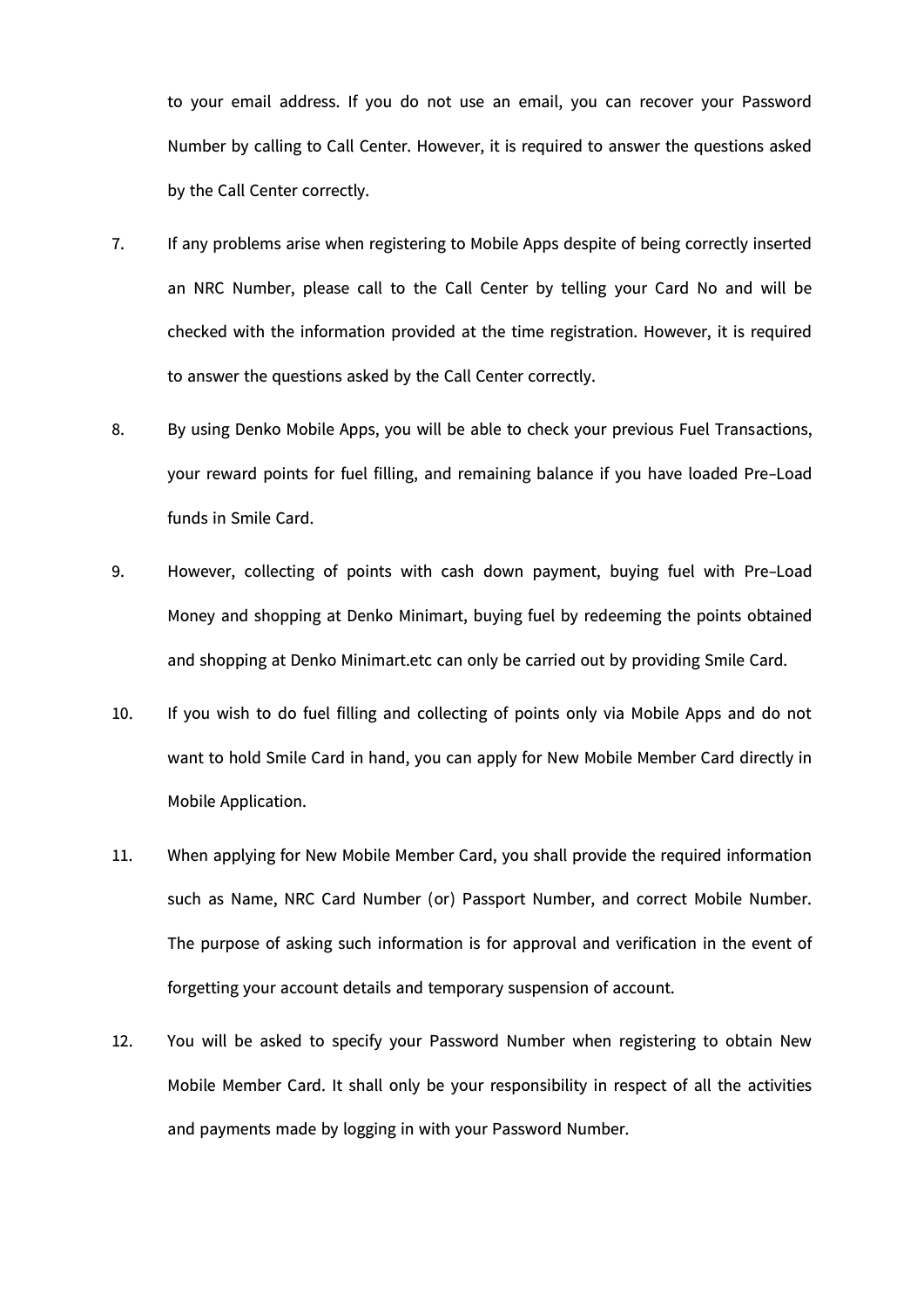- 13. Only one Mobile Account can be opened by using your name, NRC Card Number and Phone Number. You must not transfer your account to any other persons.
- 14. Appropriate reward points can be collected only if you provide your Smile Card to the Fuel Station Staff at the time of buying fuel.
- 15. You will get (1) reward point for every (100) MMK purchase of fuel and the value of (1) reward point is equivalent to (1) MMK.
- 16. With your reward points, you can enjoy filing of fuel (or) shopping at Denko Minimart (or) redeem with the specified gifts. However, such points cannot be exchange with cash.
- 17. To contact immediately to Call Center for temporary suspension of Card-use in the event of card lost.
- 18. It is the responsibility of card holder for every matter arisen for the period before temporary suspension of card is taken place after Call Center has received the notice of card lost.
- 19. For loss and damages of card, replacement cards shall be issued upon application and the card holder shall pay for the specific fees incurred for such replacement card. Application for Replacement Card can be carried out at every Denko Fuel Station nearby.
- 20. Transferring funds and points in your card to other person's card, and redeeming rewards by adding total points of your card and total points of other person's card shall not be allowed.
- 21. For Pre-Load Card holders, remaining balance in your card shall not be withdrawn in cash.